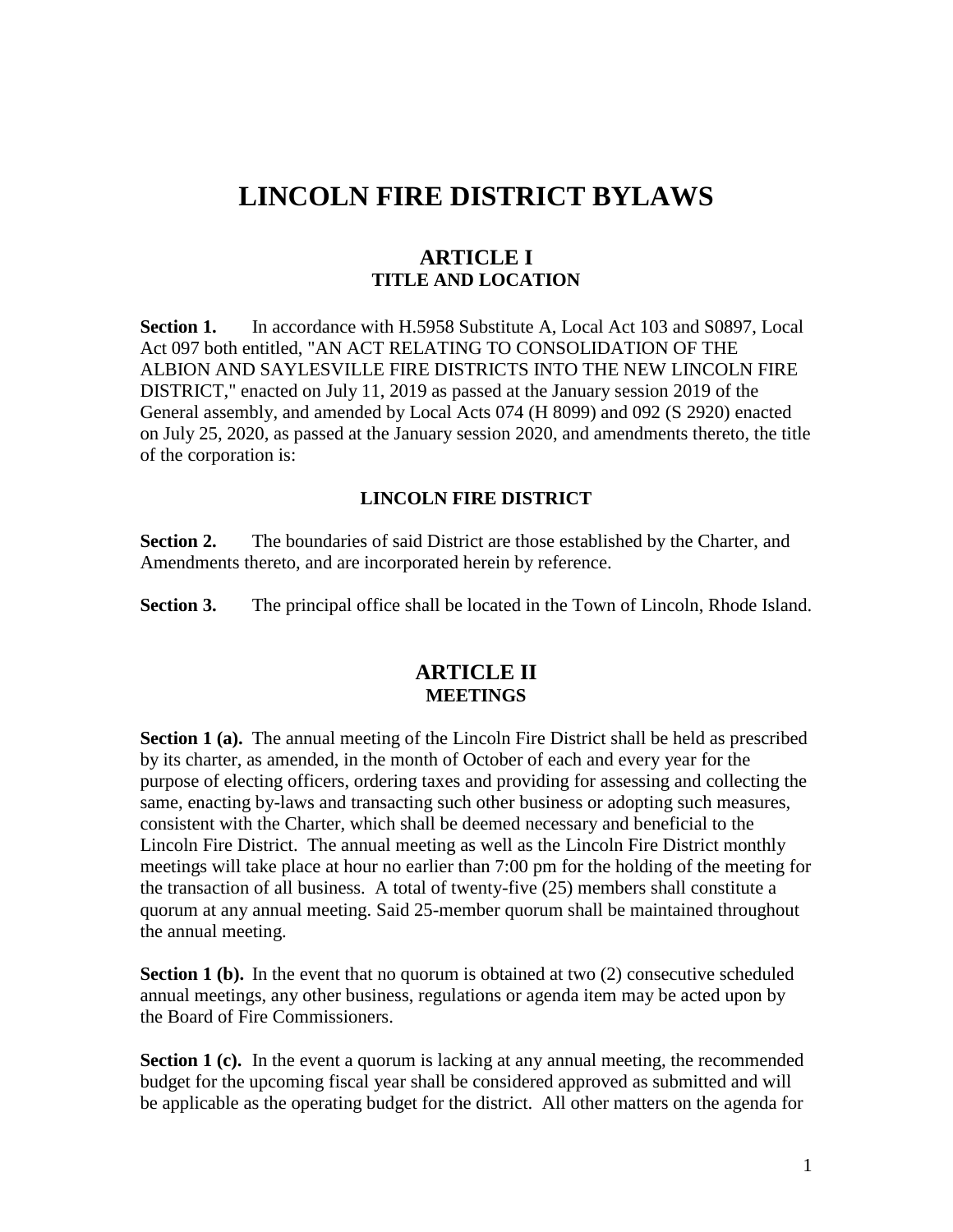said annual meeting shall be continued one (1) week for action by the required quorum of members.

**Section 1 (d).** The actual proposed budget shall be made available to the public and posted on the Lincoln Fire District website at least 7 days prior to the annual meeting of the Lincoln Fire District.

**Section 2.** Special meetings of the Lincoln Fire District shall be held for purposes pertaining to the district, provided an application in writing be made to the Clerk of the corporation by a majority vote of the Board of Fire Commissioners or by (30) thirty qualified District members, setting forth specifically the whole purpose of the desired meeting. Notice of the Special Meetings shall be issued as provided in Section 3 (b) of this article.

**Section 3 (a).** For purposes of establishing any regular or special meeting of the taxpayers/members of the Lincoln Fire District, twenty-five (25) qualified District members (taxpayers) shall be required in order to constitute a quorum for a valid meeting. Said quorum must be maintained throughout any such meeting in order to constitute valid action and/or vote.

**Section 3 (b).** Notice of annual Meetings of said Corporation shall be issued by the Clerk, or in the event of his/her death or inability, by the moderator, by posting notices AT LEAST FOURTEEN(14) DAYS BEFORE EACH ANNUAL MEETING in five (5) public places within the District, and by advertising in one (1) newspaper of local circulation within the town, or one (1) newspaper of local circulation within the district and notice shall be posted on the district website setting forth the time and place at which such meeting is to be held. In order to bring before the annual meeting any measure pertaining to the Fire District, it shall be necessary the purpose of the meeting be specified in the notice or said notices posted to call said meeting.

**Section 3 (c).** Notice of Special Meetings of said Corporation shall be issued by the Clerk, or in the event of his/her death or inability, by the moderator, by posting notices not less than fourteen (14) days before the Special Meeting in five (5) public places within the District, setting forth the time and place at which the Special Meeting is to be held, which notices shall specify the subject to be acted upon, list the names of the Fire Commissioners, or of not less than twenty-five (25) qualified members, who shall have applied for the holding of said meeting and be signed by the Clerk or by the Moderator of the District.

**Section 4 (a).** The Board of Fire Commissioners shall follow standard procedures for the reviewing of complaints involving personnel of the Fire District. A complaint must be made to a member of the Board of Fire Commissioners.

The Board of Fire Commissioners shall designate at least one Commissioner to conduct a preliminary investigation to determine if further action on the complaint is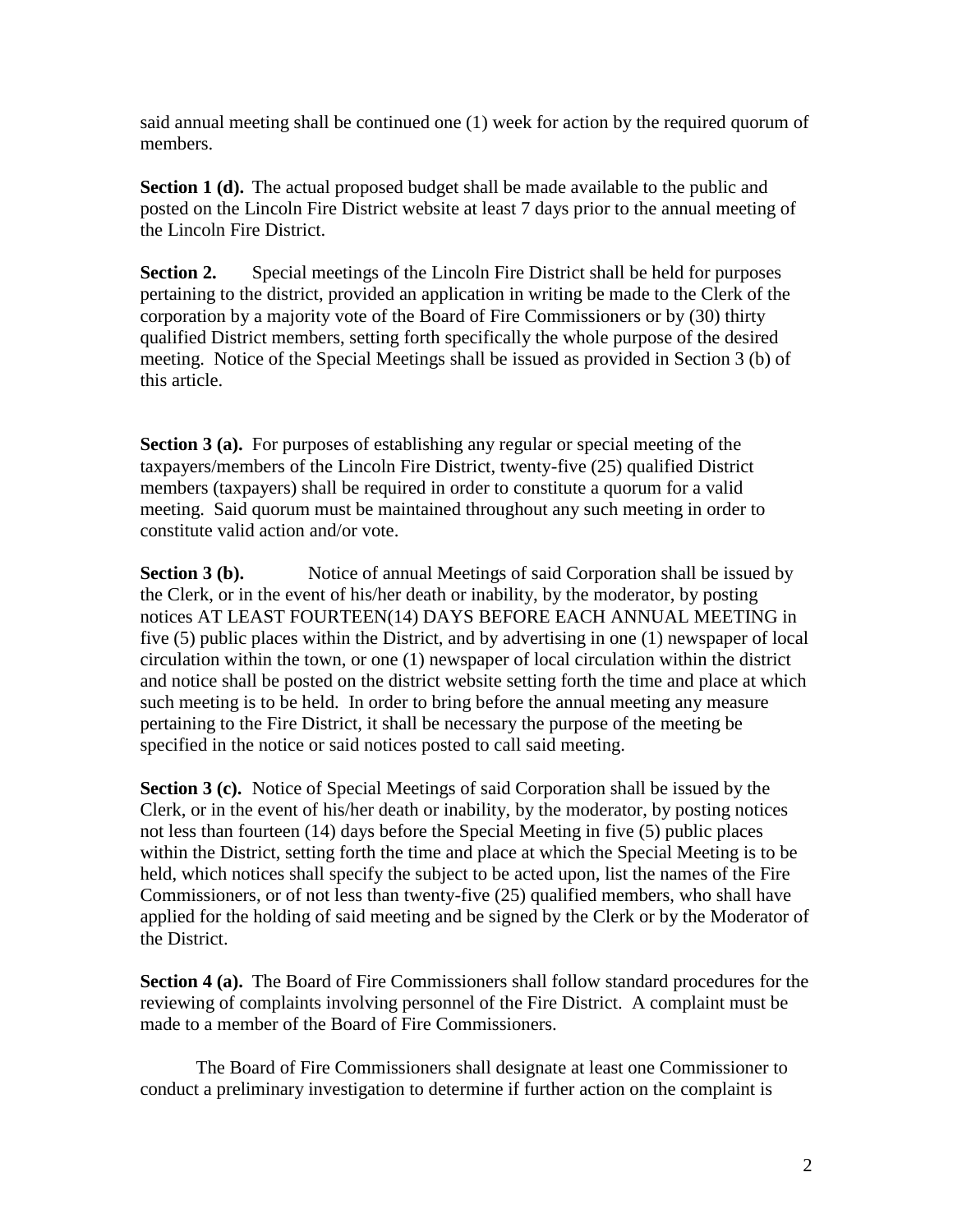required. At the completion of the preliminary investigation, the investigating Commissioner(s) Shall reveal the results and make recommendations to the Board of Commissioners.

A majority vote of the full Board of Commissioners shall be required to proceed with a Formal Complaint against personnel of the Fire District.

A hearing will be held within a reasonable time upon a Formal Complaint. All commissioners must be in attendance at the hearings. The hearing will be open or closed to the public in accordance with R.I.G.L. The hearing will be an investigative proceeding. The person against whom the formal complaint concerns will be given full opportunity to present a defense to the complaint. Upon completion of the hearing, the Board of Commissioners shall take the following action: give a written reprimand, suspension from duty, discharge from employment with the Fire District.

**Section 4 (b).** All Fire Commissioners stipend salaries should be paid to each commissioner per monthly meeting attended on a bi-annual basis.

**Section 5.** Emergency Action by the Commission: The Chairman or designee may place personnel on Immediate Administrative leave with pay pending a hearing by the Board of Commissioners. The hearing must be within 48 hours of placing the person on administrative leave. the hearing is to determine if the person is to be returned to duty or remain on leave pending a formal complaint or hearing.

# **ARTICLE III QUALIFICATION OF MEMBERS POWERS**

**Section 1.** The qualified members of the District, defined as domiciled and registered to vote in the geographical boundaries of the Lincoln Fire District as set forth in the legislative charter, shall at any legal meeting, have the power to enact by-laws, to be consistent with the aforesaid charter.

**Section 2.** The qualified members of said Fire District at their legal meetings shall have the power to order taxes, and provide for assessing and collecting the same, on the taxable inhabitants and property in said district as they shall deem necessary for purchasing and procuring real estate, buildings, and implements, apparatus other equipment, for the payment of current expenses of said district and also for the payment of indebtedness that has been or may be incurred by said district; provided, however, that the taxes assessed and payable in any year under the provisions of this section shall not exceed four dollars (\$4.00) per thousand of said valuation, and provided further, however the minimum charge for any fire tax bill rendered shall be not less than twenty dollars (\$20.00). On any tax bill in excess of two hundred (\$200.00) dollars, the taxpayer may split his or her payments in two equal sums which shall require fifty (50%) percent to be paid on or before December 31st, and the remaining fifty (50%) percent of said sum to be paid on or before May 1st.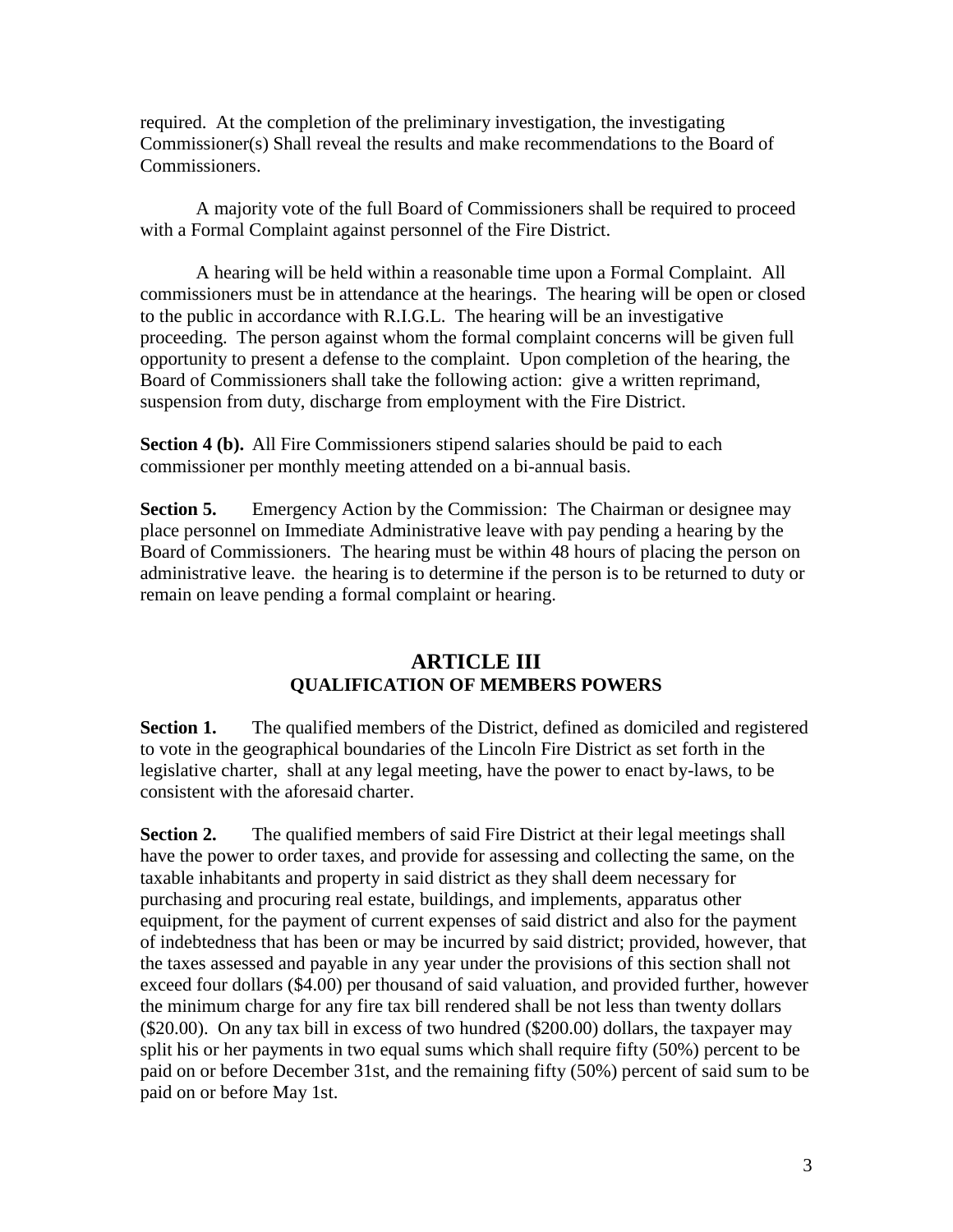The qualified members of said District may provide for such deduction from the tax assessed against any person if paid by an appointed time, or for such penalty by way of percentage on the tax if not appointed time, not exceeding the maximum amount allowable by law, as they shall deem necessary to insure punctual payment.

### **ARTICLE IV OFFICERS**

**Section 1.** The elected officers of the Lincoln Fire District shall consist of:

One (1) Moderator Five (5) Commissioners

**Section 2 (a).** The Officers of the Lincoln Fire District must be qualified members of said district with the exception of the Treasurer, who may reside outside the district. All uncontested nominees shall be elected to office by the casting on one vote ballot for each uncontested nominee by the Clerk of the District. All Contested offices shall be voted upon by secret ballot. All officers shall hold office for one (1) year or until their successors are elected and qualified, except in the case of the Commissioners. One Commissioner of said board of five (5) Fire Commissioners shall be elected for a term of five (5) years at each successive annual meeting, the term of the Commissioner whose term expired shall be opened for nomination and elected for a term of five (5) years or until his/her successor has been elected and qualified. Fire Commissioners are limited to two (2) consecutive five-year terms. At the first scheduled meeting following the annual meeting, the Board of Commissioners shall elect a Chairperson and Vice-Chairperson. Nothing shall prohibit a person from seeking an additional non-consecutive term.

**Section 2 (b).** Should any commissioner become unqualified or fail to serve in said capacity, or become unable to serve as Commissioner for any reason, the Board of Fire Commissioners may appoint a temporary Commissioner to fill the vacancy until the next annual meeting following the effective date of the vacancy.

**Section 2 (c).** Whenever a vacancy opening on the Board of Fire Commissioners shall be scheduled for vote at an annual meeting of the district, any person or persons seeking said office is required to notice the clerk of the district in writing at least thirty (30) days prior to said annual meeting.

Further, upon the existence of any vacancy or prior to any scheduled election of a Commissioner or Commissioners, an advertisement of the position shall be posted thirty (30) days prior in a newspaper of local circulation and posted on the district website. In the event of a vacancy mid-term, then an advertisement of the position shall be posted prior to the next monthly meeting.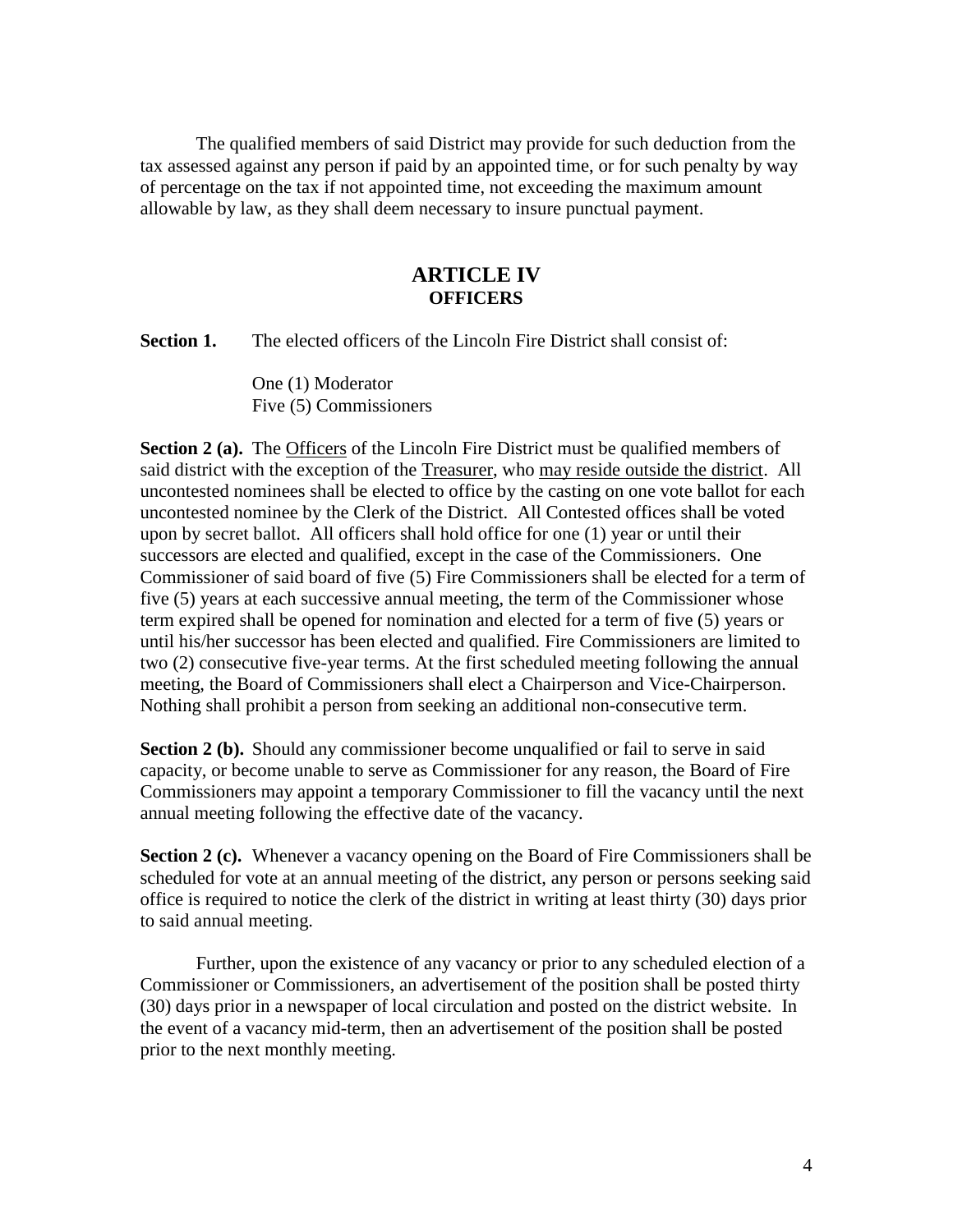**Section 3.** Any officer who neglects his/her duty may be impeached by a two-thirds vote of the members of the District present at a special meeting at which such vote is taken and vacancies will be filled by the members at this meeting. All vacancies occurring by reason of death, incapacity, resignation, or retirement shall be filled by a majority vote of the Board of Commissioners, the term of such appointment to expire at the next annual meeting when an election will be held to elect a Commissioner to serve the remainder of the un-expired term.

**Section 4.** The moderator shall preside at all annual and special meetings of the Fire District which shall have been called by proper notice; and at such meetings he/she shall conduct the proceedings, decide all discussions according to law, and have command over all records of the Clerk, of the Treasurer, and of the Tax collector during such meetings. His/her decision as presiding officer may be appealed and overruled by a majority of the members present and entitled to vote. The appeal from the decision of the moderator, however, must be stated simply and correctly and must not be debatable. If the moderator is absent from a duly called Annual Meeting or Special Meeting, a temporary moderator may be elected by a majority of the members present from any resident or member in attendance and he/she shall perform the duties of moderator.

**Section 5.** At the first meeting of the Board of Fire Commissioners occurring after the annual meeting, the Treasurer of the District will be appointed by a majority vote of the Board of Fire Commissioners. The Treasurer shall reconcile all District bank accounts on a monthly basis. he/she shall provide the Board of Commissioners written documentation of such on a monthly basis. He/she shall pay no money on account of the District except on the written approval of the clerk and/or a member of the Board of Fire Commissioners. The Treasurer shall close his/her books on the last business day of October of each year, and at every Annual Meeting report fully the condition of the treasury of the District. He/she shall further, do all acts pertaining to his/her office. He/she shall give a bond satisfactory to the Board of Fire Commissioners in such amount as shall be determined by said Commissioners and the premium thereon shall be paid by the District.

**Section 6 (a).** The Board of the Fire Commissioners shall manage the property and business of the Lincoln Fire District; they shall have full management of the business of the corporation, to include the levy of fees, and shall make provisions that the fire station and other property of the district are kept in good condition, are properly repaired and insured, and, in addition to the powers and authorities conferred on them by the Charter of the Lincoln Fire District and Amendments thereto, and the General Laws of the State of Rhode Island and these By-Laws, the Board of Commissioners may exercise all such powers and do all such acts and things as may be exercised and done by the Corporation, but subject nevertheless, to the provisions of the laws of the State of Rhode Island, to the Lincoln Fire District Charter and Amendments thereto and to these By-Laws, and to the regulations so made from time to time by the qualified members of said district.

**Section 6 (b).** There shall be a Fire Chief of the District who shall be appointed by and be under the direction of, the Board of Commissioners. The Fire Chief shall have the general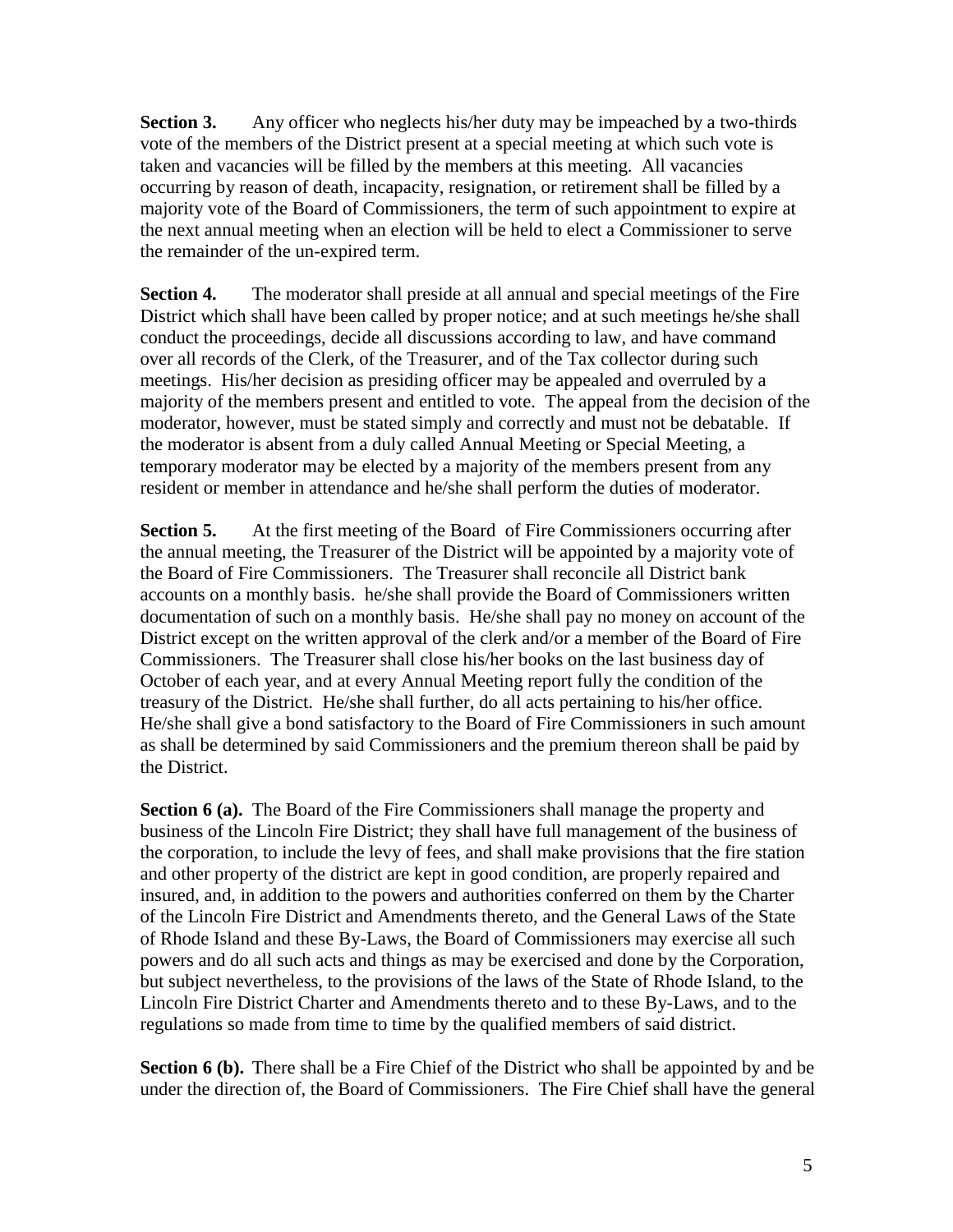supervision and command of the Fire Department.

Further, at the inception of the Lincoln Fire District there shall be an assistant fire chief position in recognition of the two (2) ranking officers currently holding chief positions in the respective fire districts of Albion and Saylesville. Upon either the position of chief or assistant chief becoming vacant for any reason, the position of assistant chief may be eliminated from the table of organization as determined by the Board of Fire Commissioners.

**Section 6 (c).** Without prejudice to the general powers and duties conferred by the last preceding clause, the legislative charter and the other powers conferred by these By-Laws, the Fire Chief shall have the following powers and perform the following duties:

#### He or She:

- 1. Shall see that the Fire Department's property, apparatus, equipment and the fire alarm system are, and at all times, kept in good order and in readiness for instant use.
- 2. Shall see that his/her Officers and all firefighters perform their duties promptly and efficiently.
- 3. Or his/her designated Senior Officer shall respond promptly to every fire within the District and all orders given by him/her or the designee to any Officer or member of the Fire Department shall be promptly obeyed.
- 4. May call upon any and all persons to assist in extinguishing fires.
- 5. Shall see that all the rules of the Department are enforced and shall summarily decide all disputes or questions arising out of the matters connected with the Department.
- 6. Shall certify all bills against the Department and make a written report of the work and condition of the Department at the Annual Meeting of the District.
- 7. Shall recruit, enlist and make all appointments to the volunteer/part time force. He/She shall supervise and train all personnel in fire-fighting techniques.
- 8. Shall institute a fire prevention and inspection program within the District.
- 9. The Fire Chief shall carry out such other duties as the Board of Fire Commissioners may see fit to assign to him/her.
- 10. Shall be responsible for all personnel matters within the department and charged with the authority to discipline employees in conjunction with his or her authority and any procedures set forth in the collective bargaining agreements or regulations of the department.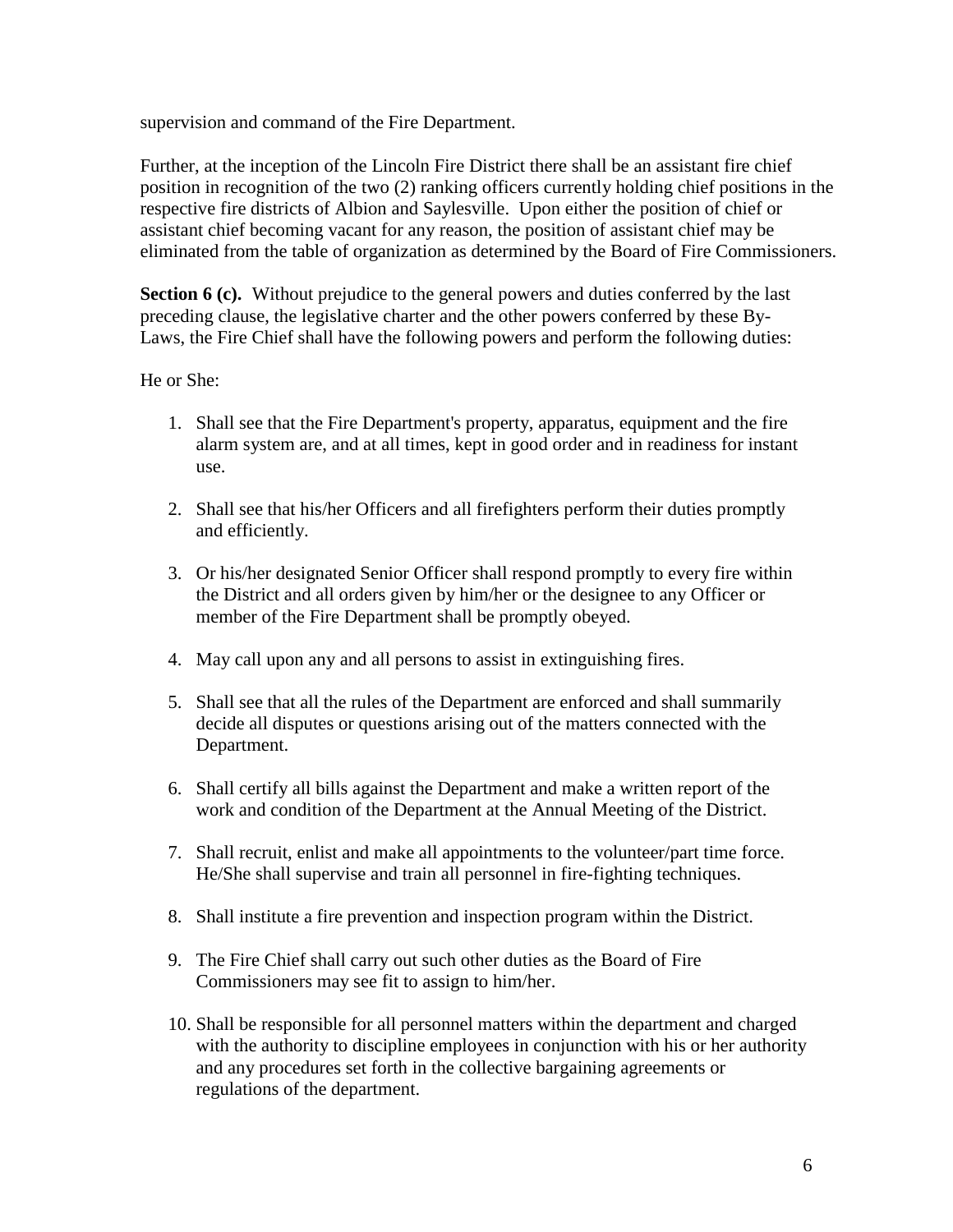**Section 6 (d).** The Clerk shall keep full, fair and accurate minutes of the proceedings of the District at all meetings, recorded in full, all resolutions and votes thereon (except motions to adjourn and like formal matters), to which end, the Moderator, when requested to do so by the Clerk, shall require motions and resolutions to be reduced to writing by the member offering the same. The Clerk shall file and maintain all correspondence and contracts entered into by the Board of Fire Commissioners on behalf of the District. The Clerk shall give due notice of all meetings of said District as required by the Charter and the By-Laws of the District. If the Clerk is absent from any meeting, a temporary clerk may be elected by a majority vote of the members present and voting and, he/she shall perform the duties of the Clerk.

**Section 7.** At the first meeting of the Board of Fire Commissioners occurring after the annual meeting, the Tax Collector for the District will be appointed by a majority vote of the Board of Fire Commissioners. The Financial Officer will report directly to the Board of Fire Commissioners or their designee. Upon delivery to him/her of the certified assessment from the Town of Lincoln, the Financial Officer in his/her capacity as Tax collector, shall collect and deposit into accounts approved by a majority vote of the Board of Commissioners, all taxes assessed, levied, and collected and the interest collected on the same. He/She shall, at every Annual Meeting, report fully the amount collected in taxes and interest and the amount of un-collected tax. The Financial Officer shall, as requested, be required to submit to the Board of Fire Commissioners a current and up-todate report on the status of tax accounts. In accordance with the Charter, the General Laws of Rhode Island, the Lincoln Fire District's Financial Officer in his/her capacity as District Tax Collector shall have all the powers and privileges, and be subject to all duties and liabilities which are conferred or imposed upon tax collectors in other towns. The Financial Officer/ Tax Collector shall be bonded to the satisfaction of the board of Fire Commissioners, and the premium shall be paid by the Fire District. The Financial Officer shall maintain electronic based financial records established by the District, in accordance with the United States governmental Auditing Standards.

### **ARTICLE V EMERGENCY PROVISIONS**

**Section 1.** In an emergency involving Fire District property, the board of Fire Commissioners may expend an UNBUDGETED amount not to exceed twenty thousand dollars (\$20,000.00) in any one year without the expressed vote of the District voters.

### **ARTICLE VI BORROWING AUTHORITY**

**Section 1.** Said district is hereby authorized and empowered to raise money through the issuance of its bonds or notes, signed by its treasurer, in such sum or sums, as said district may, by majority vote, at any regular or special meeting, determine; and the vote authorizing and empowering the treasurer to raise money upon the issuance of bonds or notes of the district shall be construed as authority for the renewal of any such bonds or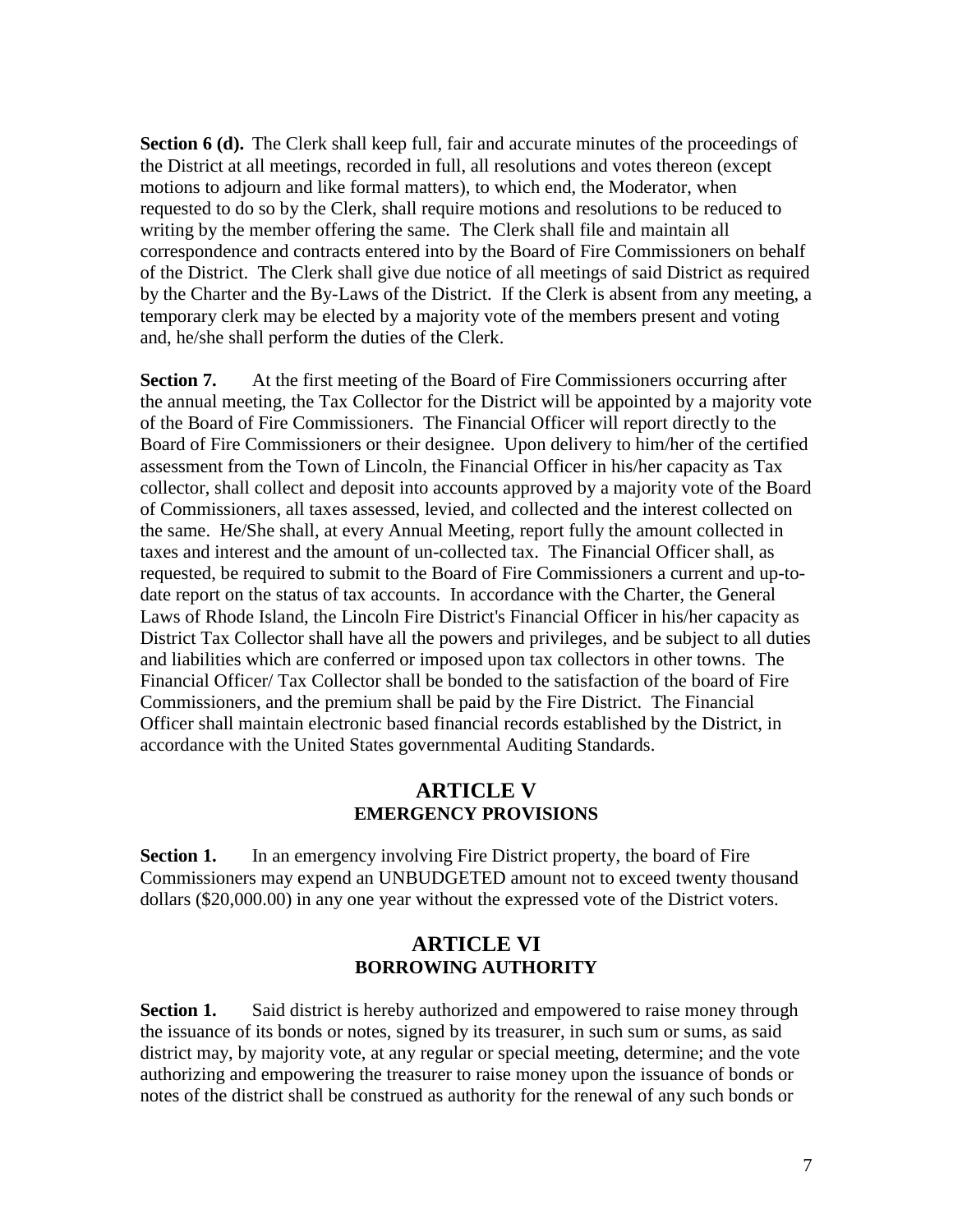notes from time to time; and said bonds or notes, so issued, shall be payable from all taxes that may believed by said district without limit as to rate or amount, and shall otherwise be obligatory upon said district in the same manner and to the same extent as other debts lawfully contracted by said district.

# **ARTICLE VII**

**Section 1.** The board of Fire Commissioners may contract for the services of the Fire Chief and any other employee that the Board of Fire Commissioners deem necessary to carry out the mission of the Fire District. Such contract may be for a period of not more than five years.

**Section 2.** The Board of Fire Commissioners shall establish a Board of Review for the purpose of determining qualifications required for all full-time positions of the Fire District. This same board may be charged with administering the exams and tests required to classify candidates. The Board of Fire Commissioners will appoint a Board of Review.

**Section 3.** The Board of Fire Commissioners will appoint personnel to all positions from the reports given them by the Board of Review.

**Section 4.** The Lincoln Fire District shall provide written job descriptions of all employees employed in any capacity within the fire district. These job descriptions will be maintained and updated as needed when job duties or responsibilities warrant changes in the actual descriptions.

# **ARTICLE VIII AMENDMENTS**

**Section 1.** Any By-Law may be amended at any Annual Meeting of the District; or the same may be amended at any Special Meeting of the District, provided proper notice is given in accordance with the Charter and By-Laws of the Lincoln Fire District. A majority vote of the qualified members present and voting shall be necessary to amend By-Laws.

# **ARTICLE IX SEAL**

**Section 1.** The district shall have a seal, circular in shape and shall bear the words:

### **LINCOLN FIRE DISTRICT INCORPORATED 2020 LINCOLN, RHODE ISLAND**